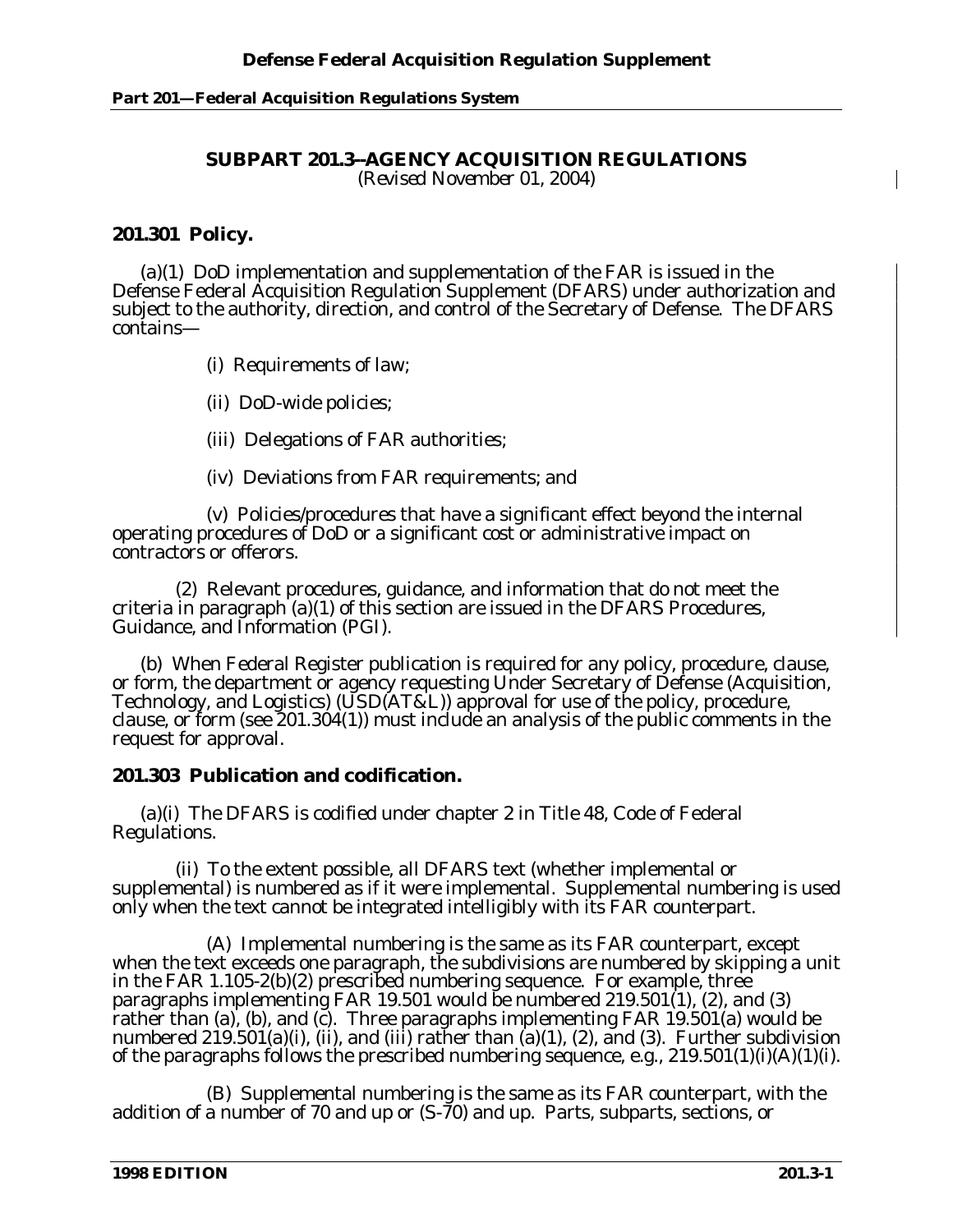### **Part 201—Federal Acquisition Regulations System**

subsections are supplemented by the addition of a number of 70 and up. Lower divisions are supplemented by the addition of a number of (S-70) and up. When text exceeds one paragraph, the subdivisions are numbered using the FAR  $1.105-2(b)(2)$ prescribed sequence, without skipping a unit. For example, DFARS text supplementing FAR 19.501 would be numbered 219.501-70. Its subdivisions would be numbered 219.501-70(a), (b), and (c).

(C) Subdivision numbering below the 4th level does not repeat the numbering sequence. It uses italicized Arabic numbers and then italicized lower case Roman numerals.

(D) An example of DFARS numbering is in Table 1-1, DFARS Numbering.

(iii) Department/agency and component supplements must parallel the FAR and DFARS numbering, except department/agency supplemental numbering uses subsection numbering of 90 and up, instead of 70 and up.

| TABLE 1-1, DFARS NUMBERING                                                |                                                                                 |                                                                                                        |
|---------------------------------------------------------------------------|---------------------------------------------------------------------------------|--------------------------------------------------------------------------------------------------------|
| <b>FAR</b>                                                                | Is Implemented As                                                               | Is Supplemented As                                                                                     |
| 19<br>19.5<br>19.501<br>19.501-1<br>$19.501 - 1(a)$<br>$19.501 - 1(a)(1)$ | 219<br>219.5<br>219.501<br>219.501-1<br>$219.501 - 1(a)$<br>$219.501 - 1(a)(1)$ | 219.70<br>219.570<br>219.501-70<br>219.501-1-70<br>$219.501 - 1(a)(S-70)$<br>$219.501 - 1(a)(1)(S-70)$ |

# **201.304 Agency control and compliance procedures.**

Departments and agencies and their component organizations may issue acquisition regulations as necessary to implement or supplement the FAR or DFARS.

(1)(i) Approval of the USD(AT&L) is required before including in a department/agency or component supplement, or any other contracting regulation document such as a policy letter or clause book, any policy, procedure, clause, or form that—

(A) Has a significant effect beyond the internal operating procedures of the agency; or

(B) Has a significant cost or administrative impact on contractors or offerors.

(ii) Except as provided in paragraph (2) of this section, the USD(AT&L) has delegated authority to the Director of Defense Procurement and Acquisition Policy (OUSD(AT&L)DPAP) to approve or disapprove the policies, procedures, clauses, and forms subject to paragraph (1)(i) of this section.

(2) In accordance with Section 29 of the Office of Federal Procurement Policy Act (41 U.S.C. 425), a new requirement for a certification by a contractor or offeror may not be included in a department/agency or component procurement regulation unless—